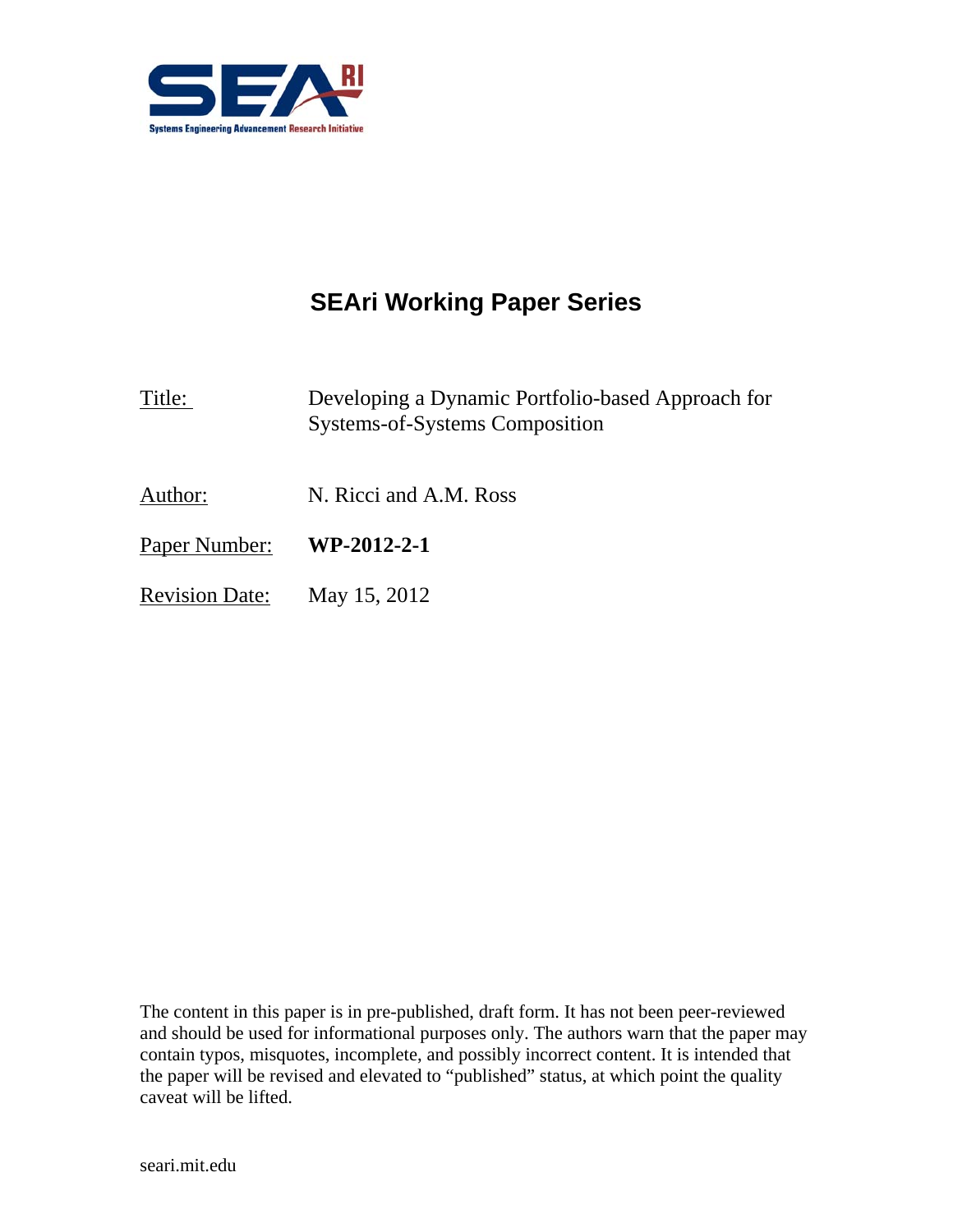## **Developing a Dynamic Portfolio-Based Approach for Systems-of-Systems Composition**

Nicola Ricci and Adam M. Ross Systems Engineering Advancement Research Initiative (SEAri) Massachusetts Institute of Technology, E38-575, 77 Massachusetts Ave, Cambridge, MA 02139 nricci@mit.edu

**Abstract.** This paper explores the possibility of generalizing the use of Modern Portfolio Theory (MPT) for the problem of System of Systems (SoS) composition (e.g., the selection of constituent systems and their interconnections). Through the coupling of MPT with Epoch-Era Analysis (EEA), it is proposed that the resulting approach will enable decision makers to identify portfolios of constituent systems that are robust to uncertainties associated with SoS that operate in uncertain and dynamic environments. Mitigation of *uncertainty* is possible by using MPT, while EEA is used to analyze the impact of *dynamic contexts* on the SoS. The underlying analogy between financial and SoS portfolios is investigated, and preliminary observations are made regarding violated assumptions in MPT when applied to SoS portfolios. An approach for generalizing MPT with EEA is described, along with desired characteristics of case studies that can be used for method validation.

#### **Introduction and Motivation**

Over the past twenty years, the way human beings live and coexist has radically changed. The rise of high speed data and communication networks has transformed the way information is accessed and decisions are made. Information travels at the speed of light, ideas disseminate widely, technology improves at a high rate, and decisions are made much more promptly, and often have immediate repercussions. All of these factors have contributed to a rapidly changing world. As an enabler, as well as an outcome, system interconnectedness and interdependence has also increased, leading to greater challenges for engineers to anticipate and design for system success in a dynamic world.

This metamorphosis is very much pronounced in systems engineering, where important decisions about systems are made throughout their lifecycles, but where the consequences of those decisions may not be felt until many years later, when leverage may already be lost. A system could find itself operating in a context for which it was not designed, delivering capabilities that are no longer of interest to stakeholders.

Traditional systems engineering approaches often focus on eliciting needs and requirements in a static world. Considering the world as static may no longer be a reasonable assumption given the rise of this new fast-paced era. In fact, in recent decades, scenario planning has become an ever more important strategic activity, with the purpose of conceptualizing possible future scenario in which the system will operate. A common practice is to look at "point futures;" that is, specific future situations in which the context, expectations and requirements for systems analysis are static (i.e., static systems perspective) (Roberts *et al.* 2009). However, as systems exist in a rapidly changing world, they often come to operate in contexts for which they were not intended when originally conceived (Ross and Rhodes 2008). Therefore, it has now become of increasing importance to analyze the impact of dynamic contexts on a system (i.e., a *dynamic systems perspective*). In order to do so, one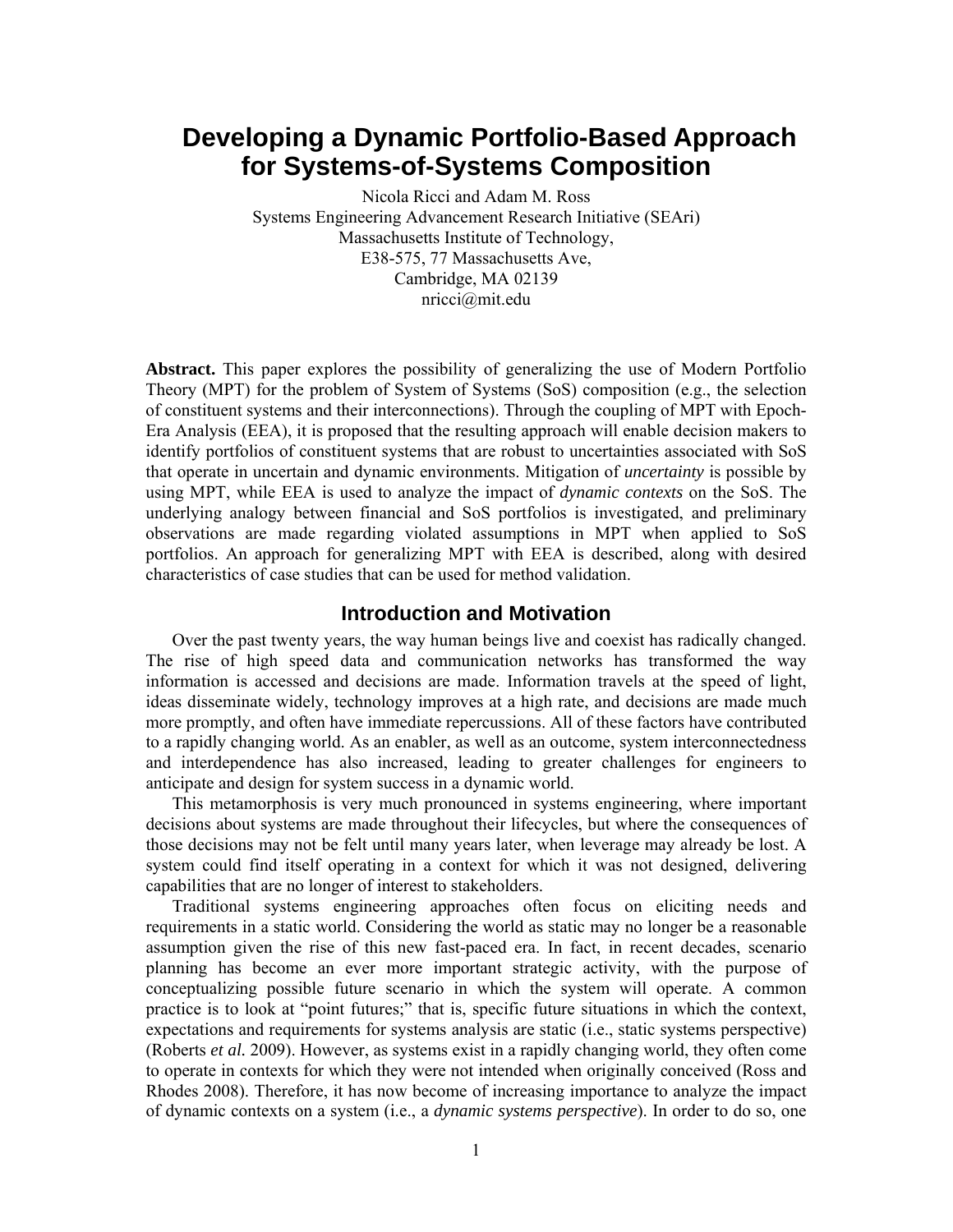can perform an analysis of systems' performance in a sequence of alternative futures, in order to anticipate long-term value.

Uncertainty is embedded in everything, more so in highly dynamic environments. When considering complex SoS, uncertainty can take a variety of different shapes and impacts (McManus and Hastings 2005). In general, uncertainty could stem from endogenous sources, linked to the performance of the constituent systems and the SoS as a whole. Uncertainty could also stem from exogenous sources, having to do with context and expectation changes (Rader, Ross and Rhodes 2010). There are innumerable sources of uncertainty that could influence a particular decision. While endogenous uncertainties are easier to conceive and model, it is trickier to faithfully capture the exogenous ones in the system's analysis. In fact, the latter may arise from factors that transcend designers' imagination and the current state of the world. Addressing all these types of uncertainties may result in a very complex process, but not addressing them could quite lead to unexpected and undesirable outcomes.

In response to these uncertainties one might think that the goal would be to remove, or at least reduce the impact of, such uncertainties, but it is not so straightforward. Not only should systems be able to mitigate uncertainty that has a negative impact, but also, when possible, they should intelligently exploit opportunities arising in uncertain scenarios (McManus and Hastings 2005). However, very often decisions made during the design phase are far separated from the consequences of those decisions, even though they may have a significant impact on SoS performance. Therefore, decision makers often face very complex problems, with only a fragile foundation on which to base their conclusions.

SoS are particularly susceptible to the above considerations as they experience dynamics (e.g., of operational elements, operational modes, constituent actors, intended missions), and as they are exposed to a large variety of uncertainties. As a consequence, it becomes very difficult for systems architects to select which constituent systems should be incorporated in the composition of an SoS. In this regard, the selection of the constituent systems plays a crucial role in defining the quality of the SoS and its capacity to deliver value and respond to uncertainty.

Concluding, there is need for a method that enables decision makers to manage the impact of uncertainty on Systems of Systems that operate in dynamic environments. The composition of the SoS is the frame on which its performance and uncertainty take shape. This paper proposes a method that allows designers to gain insights into robust portfolios of constituent systems for SoS composition. The method is a combination of two already existing methods: Epoch-Era Analysis and a generalized version of Modern Portfolio Theory.

### **Overview of Modern Portfolio Theory**

In general, lowering risk when making choices is of value to decision makers. To this end, various techniques have been developed through the years in the context of different disciplines. A very influential method, known as Modern Portfolio Theory, was developed in 1952 by Harry Markowitz (Markowitz 1952). It was meant for use in the financial industry as a strategy for investing in a portfolio of financial assets. In finance, a portfolio of financial assets is a collection of investments (stock, bond or cash) held by an investor or investing company, characterized by the numbers and types of different investments.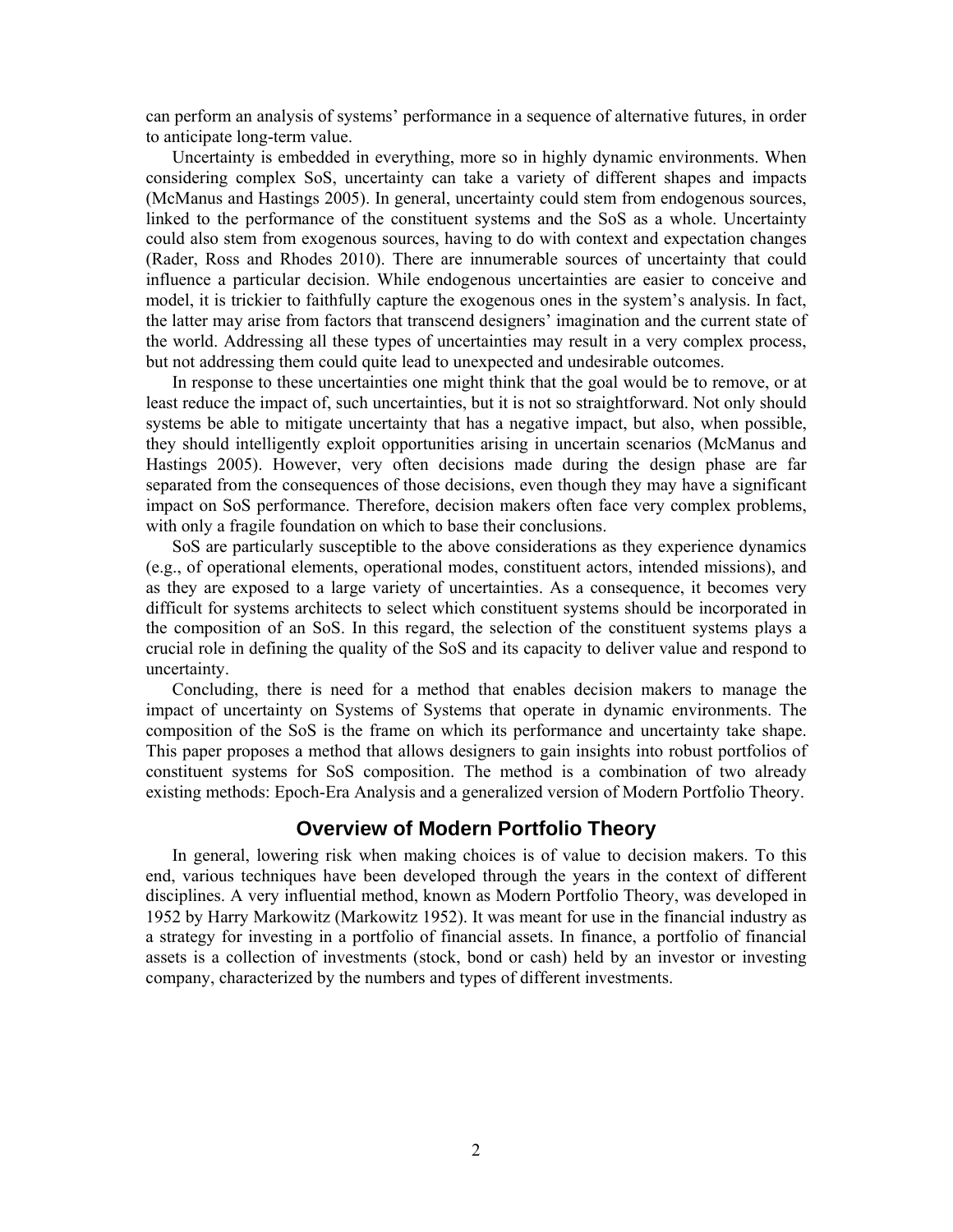

Figure 1. Undiversifiable, systematic risk vs. risk that can be eliminated by diversification of portfolios.

Source: http://www.investopedia.com/articles/06/MPT.asp#axzz1a7FrZ1Wx

MPT can be used for two fundamental purposes: (1) *maximizing portfolio expected return, given a certain risk investors are willing to take; or (2) minimizing portfolio risk, given an expected return investors are interested in*. MPT relies on the concept of diversifying portfolios in such a way that allows the collection of assets to have lower risk than any individual asset.

There are essentially two types of risk that affect a portfolio of assets: systematic risk and specific risk. Systematic risk is inherent to the market and inexorable. Specific risk, on the other hand, is the one that can be eliminated by means of diversification, as shown in Figure 1.

For a stock portfolio, the mathematical foundation of the theory comes from basic probability and statistical inference. MPT represents the return of each asset as a normally distributed function, and risk as the standard deviation of this function. The portfolio is modeled as a weighted combination of assets, and the portfolio return is the weighted combination of individual assets' returns. A covariance matrix describes the uncertainty and correlation of assets. The final goal of MPT is to reduce the variance (i.e., "risk") of the combined return function by combining different assets whose returns are not perfectly positively correlated. Mathematically, the expected return is given by:

$$
E(R_p) = \sum_i w_i E(R_i) \qquad (1)
$$

Where  $R_p$  is the expected portfolio return,  $R_i$  is the expected asset i return, and  $w_i$  is the weighting factor of the i<sup>th</sup> asset. All the weighting factors must add to one. The variance of the portfolio return function can be expressed as:

$$
\sigma_{\rm p}^2 = \sum_i \sum_j w_i w_j \sigma_i \sigma_j \rho_{ij} \quad (2)
$$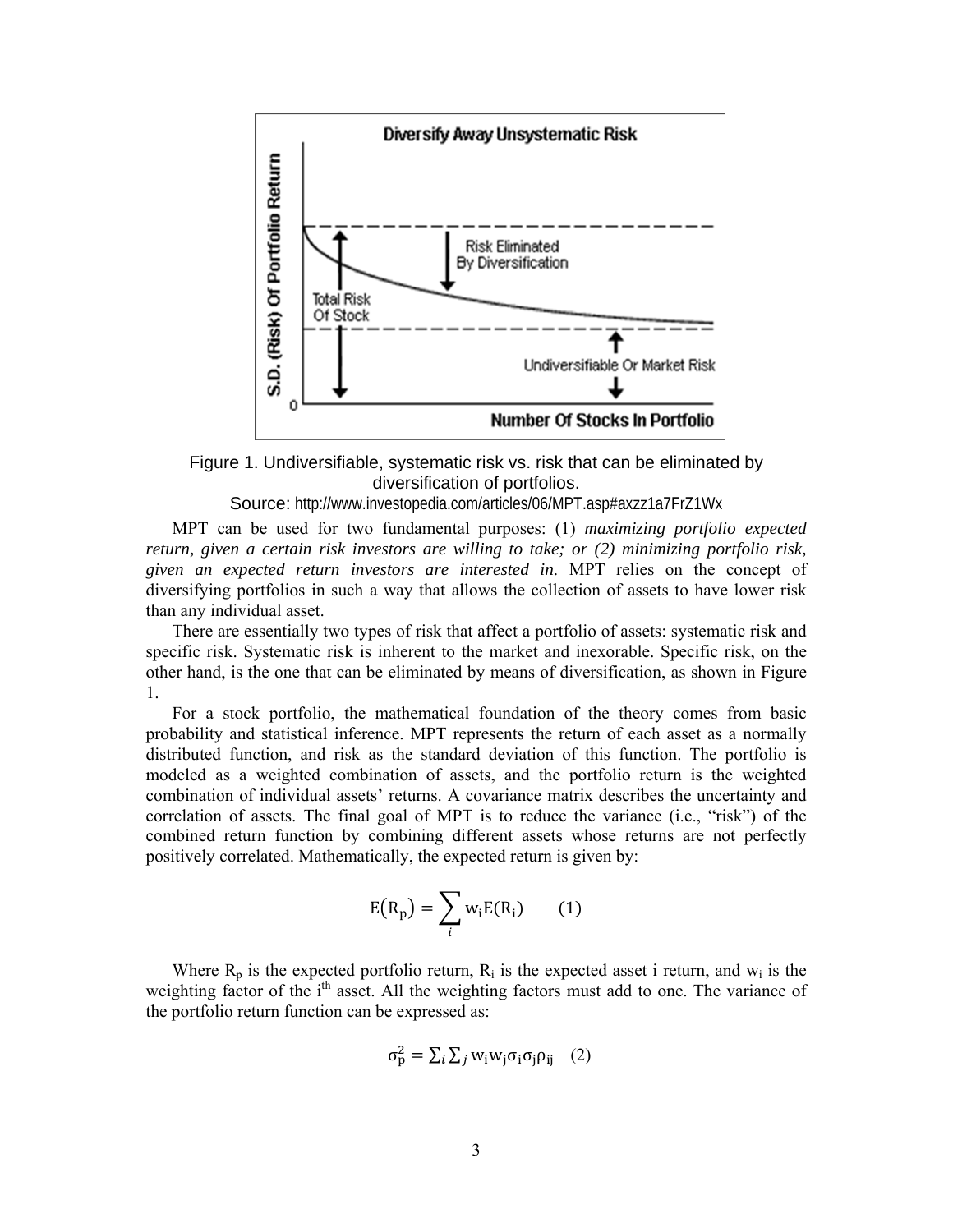Where  $\sigma_p$  is the standard deviation of the portfolio return function,  $\sigma_i$  is the standard deviation of the i<sup>th</sup> asset, and  $\rho_{ii}$  is the correlation coefficient between the returns of any two assets *i* and *j*.

MPT has numerous underlying assumptions that should not be overlooked, especially when trying to extend its use to other fields. Among these, the most important is that the asset return functions are assumed to be normally distributed random variables. Moreover, fixed correlation coefficients and risk-aversion are also assumed.

Over the years, many attempts have been made to improve the model, especially by using more realistic assumptions. An interesting extension of MPT is Post-Modern Portfolio Theory (PMPT). This theory has no single author, but it combines theoretical research of several people and institutions. The advancement in PMPT essentially resides in the fact that it adopts non-normally distributed measures of risk, and in particular, seeks to minimize "downside risk" rather than mean variance (Swisher and Kasten 2005).

There have also been efforts in the application of MPT to other fields. Of particular relevance is the work carried out by Dr. Myles Walton who, as his PhD dissertation, extended the use of MPT to space systems design selection. Although not considering SoS, Walton recognized some of the key limitations of the theory and made opportune modifications to it. In particular, in an attempt to account for the upside potential from uncertainty  $(e.g.,)$ "opportunity," as intended in Option Theory), he introduced the concept of semi-variance (upside and downside) as measures of one-sided uncertainty (Walton 2002).

### **Overview of Epoch-Era Analysis**

Modern SoS operate in a rapidly changing world, and it is very important to consider their performance in different contexts that may arise in the future. Epoch-Era Analysis (EEA) is a computational scenario planning method that can be used for the analysis of systems that operate in dynamic environments. EEA considers changes in stakeholders' expectations and contexts (exogenous), and the system itself (endogenous). One of the advantages of the method is that it allows for the consideration of the temporal component in the analysis of system performance. EEA discretizes the lifetime of a system into a sequence of epochs. An epoch is a time period of fixed expectations and context, and each can be described by a start time, duration, expectations and context (Ross and Rhodes 2008).

An epoch is a particular encapsulation of uncertain future contexts and expectations for a system. Critical exogenous uncertainties can be used to propose "epoch variables" which could take on different values (e.g. economy could be "booming" or "in recession" or policy regulations could be "stringent" or "lax"). Particular sets of values for the epoch variables describe alternative point futures that could occur. The particular epochs considered in analysis is dependent on the key exogenous uncertainties that could impact the success of a system. Many possible epochs could unfold over time and this discretization of alternative futures is a way to allow for classical "static" analysis within epochs, as well as analysis across alternative epochs. "Multi-Epoch Analysis" is one approach for investigating how systems perform across various possible "point futures." (Ross *et al.* 2009)

A sequence of epochs constitutes an era, which represents a possible experienced lifetime for a system. Figure 2 shows an example of a constructed era from five epochs. "Era-level Analysis" investigates how a system performs through a sequence of epochs, allowing for consideration of path-dependent effects, such as accumulation of costs or "damage." Each individual epoch has specific context and value expectations band. If the system performs within or above the expectation, it is deemed valuable (Ross and Rhodes 2008). This type of approach can be used to identify time-dependent strategies for maintaining lifecycle value of a system in the long run.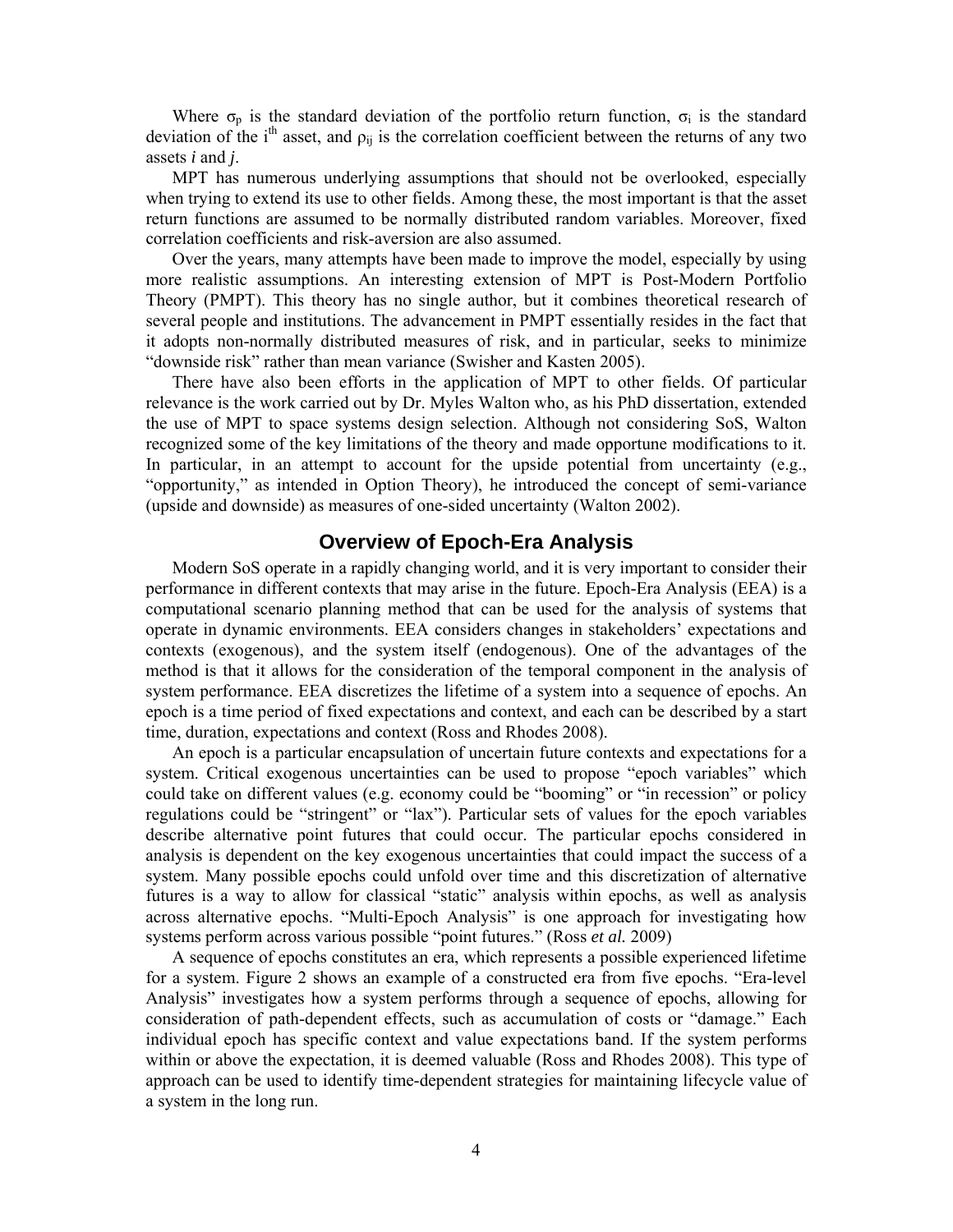

Figure 2. Era-level analysis with a system analyzed for performance through a sequence of different epochs (Ross and Rhodes 2008)

### **Dynamic Portfolio-Based Approach for SoS Composition**

The ultimate goal of this investigation is to produce an analytic and prescriptive guidance on how to evaluate and construct system portfolios for SoS. This guidance would help decision makers to better manage the uncertainties associated with SoS that operate in highly dynamic environments. In order to achieve this end, a research approach is proposed that will go through two fundamental phases: the first consists of making the appropriate generalizations and adjustments to MPT and EEA in order to develop adequate theoretical and analytic means for the analysis of SoS composition; the second is to test the method by simulating the performance of actual systems of interest. As an outcome of the method, the impact of uncertainties related to context, stakeholder expectations, and system performance would be mitigated. Figure 3 below describes the proposed approach to formulate the generalized MPT+EEA method.



Figure 3. Proposed research approach for the generation of a prescriptive method for portfolio-based SoS composition.

The following sections describe the phases described in the proposed research approach.

### *Phase 1: Generalization of MPT and Combination with EEA*

For the purpose of generating a method that enables decision makers during design to better manage the uncertainties associated with dynamic SoS, a systematic approach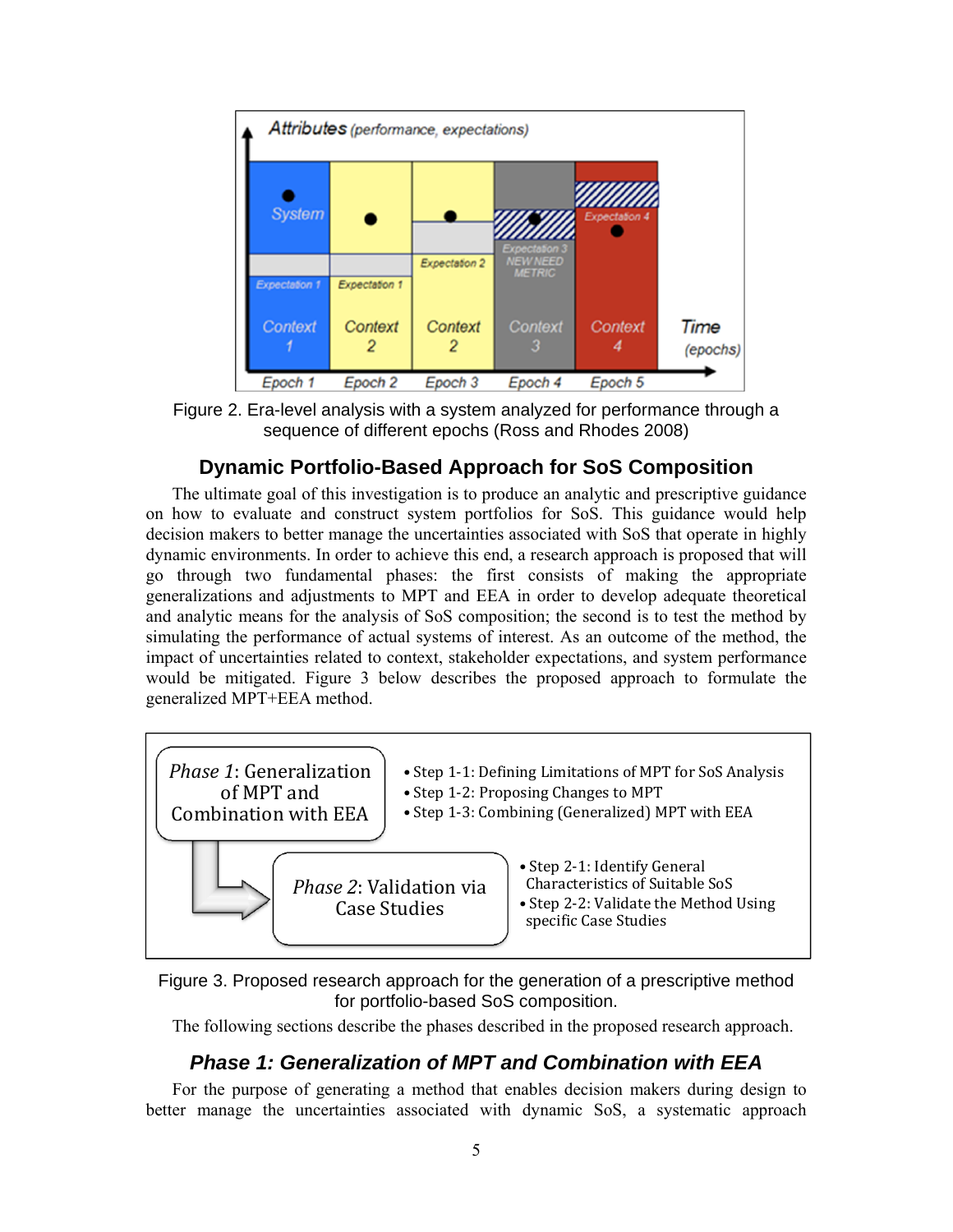consisting of two main phases has been conceptualized. Phase 1 is aimed at generalizing MPT so to make it compatible for the analysis of SoS, and then combining it with EEA. As shown in Figure 3, there are three basic steps in Phase 1, which are described in the following subsections.

**Step 1-1: Defining Limitations of MPT for SoS Analysis.** In phase one, the first step is to define limitations and conditions for the applicability of MPT to the problem of SoS composition. More specifically, it is important to understand how viewing a *portfolio of systems* is different than a *portfolio of financial assets*. Ultimately, the objective is to conceive and formally theorize generalizations of the mechanisms behind MPT for selecting portfolios of constituent systems for SoS composition. What follows is a description of some of the important limitations and incompatibilities found so far.

An important difference between financial portfolios and SoS portfolios is that, whereas for the former risks and returns are typically extrapolated from past movements of stocks and other assets, in the case of SoS, simulation models may be needed in order to gather distributions of outcomes. The availability of historical data from which to draw distributions is significantly hampered for real systems, especially for unique or not-yet operating systems. Therefore, while it could be an arguably good approximation to model the return function of financial assets as *normally distributed*, that is not the case when considering constituent systems composing SoS. The distribution of the value (utility) of interest can in fact take a multitude of forms, and symmetric standard deviation around an expected value (characteristic of normal distributions) does not always accurately mirror the spread of the distribution.

A second notable difference is that MPT is based on an outcome function that aggregates the portfolio return as a weighted *linear* sum of the individual asset returns. In a SoS context, this linear relationship is often not the case. In fact, interactions and interdependencies among constituent systems, as well as saturation of possible performance and other factors, often yield non-linearity of the outcome function of interest. It is this nonlinearity, in fact, that is the lure of constructing a SoS in the first place: that emergence from combining the constituent systems together results in super-additivity of benefit. Some preliminary research has been done in framing the problem of how to combine contributions from constituent systems into an overall aggregated value function, but the work is still in its early stages (Chattopadhyay, Ross, and Rhodes 2009). Therefore, even in the unlikely case when normal distributions are good approximations, the expected value from the SoS cannot be aggregated as the sum of weighted expected values of individual systems (Jensen's inequality). Furthermore, the concept of covariance as intended in MPT does not hold both in the case systems' outcome distributions are not normal and for SoS that behave non-linearly.

Moreover, MPT relies on a constant availability of assets for all investors. This would indubitably be different when considering SoS constituent systems. It may be the case that particular systems are only available on a restricted basis, due to economic, technological, or political reasons, for instance. Also, some constituent systems may be initially available, but become unavailable at some point in future. For example, the production of a particular constituent system can stop, and only alternative systems with similar characteristics can be added or used to replace existing systems.

Finally, one last important difference is the fact that, unlike in finance, SoS portfolios are composed of assets whose growth and maintenance is driven by expenses and contributions by asset holders. Hence, there are costs associated with diversifying the portfolio and they must be taken into account in the analysis. Specifically, three types of costs that exist in SoS portfolios, but not in financial portfolios, can be identified: diversification cost, carrying cost and switching cost.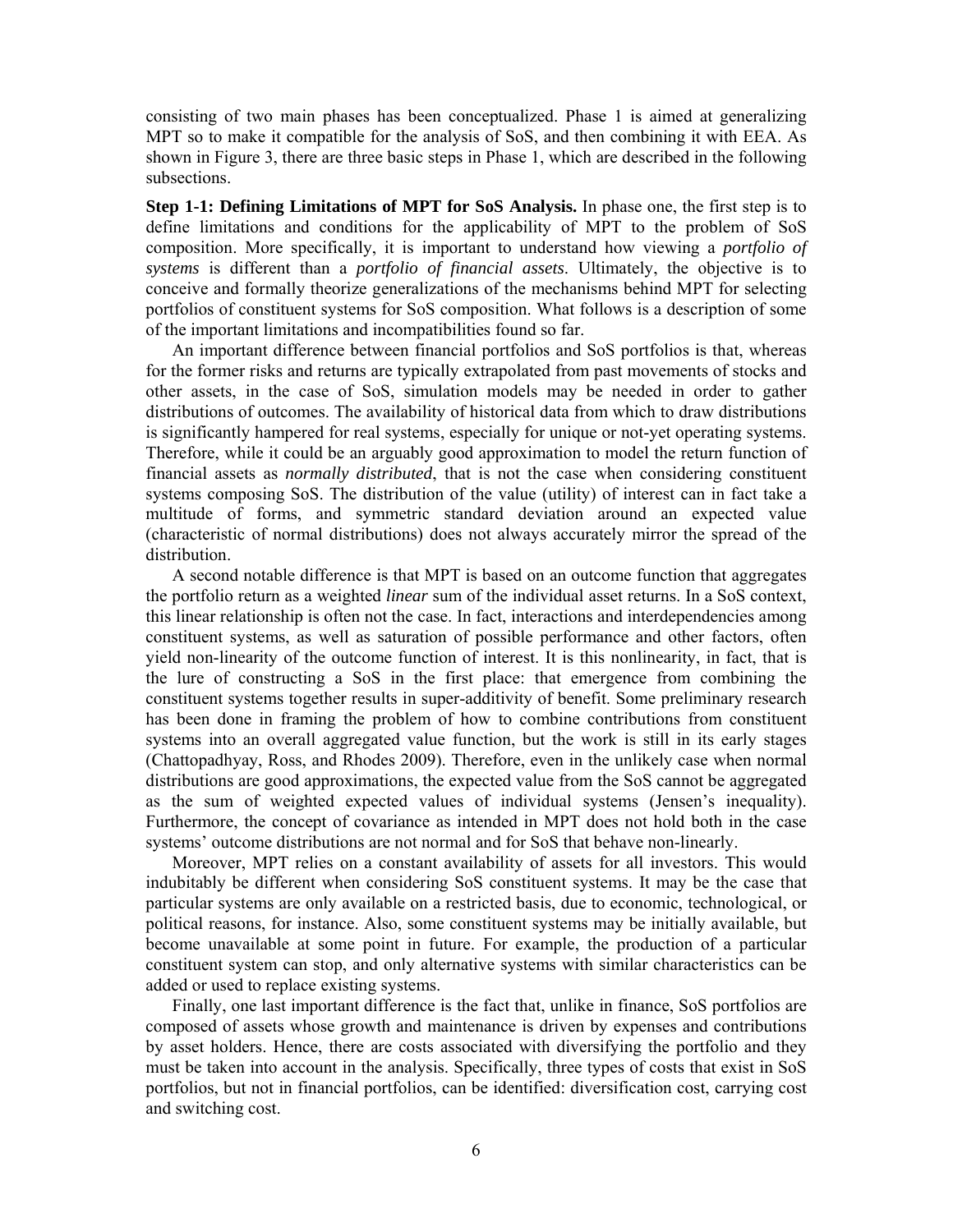Diversification cost is the cost due to heterogeneity in the portfolio. For instance, having stocks, bonds, and foreign currencies in a financial portfolio, or having various types of aircraft in an airline's fleet. There is a cost associated with the system portfolio due to the need to maintain and operate diverse systems. For example, consider the airline that has a fleet of Boeing 737s, 757s, and Airbus A-340s. Due to the diversity, the airline must maintain training and parts diversity in order to maintain and operate the fleet. For financial portfolios, diversification costs are minimal.

Carrying cost is cost to maintain the existence of the portfolio. For financial portfolios this could amount to monthly maintenance fees paid to the financial managers; for system portfolios this could amount to the maintenance and operating costs for keeping the systems functional. Notice that diversification costs and carrying costs are distinct but related concepts in that the carrying costs are made "worse" by diversification for system portfolios (e.g., all things being equal a fleet of 50 aircraft where all are 737s has a different carrying cost than a mixed fleet).

Switching cost is the cost incurred when making a change to the portfolio, including changing the numbers or types of assets in the portfolio. For financial portfolios, this could amount to the transaction fee changed by the financial manager (e.g. \$9.99 a trade). For system portfolios, switching costs can be substantial as acquisition and retirement of real assets can incur a nontrivial amount of cost, effort, and time.

The table below summarizes the significant differences that exist between financial portfolios and SoS portfolios.

| <b>Financial Portfolios</b>                              | <b>SoS Portfolios</b>                                                       |
|----------------------------------------------------------|-----------------------------------------------------------------------------|
| Often assumed normally distributed asset<br>returns      | Various<br>types of distributions<br>be<br>considered                       |
| Linear aggregation of asset return                       | Non-linear linear relationships in most cases                               |
| Covariance can express correlation of assets             | Covariance cannot be used                                                   |
| Various types of assets are often generally<br>available | Particular types may be limited based on<br>economics, technology, politics |
| Availability of assets remains fairly constant           | Assets can become available or unavailable<br>over time                     |
| No portfolio diversification cost                        | Diversification cost                                                        |
| Low carrying costs                                       | Possibly large carrying costs                                               |
| Small switching costs                                    | Possibly significant switching costs                                        |

Table 1: List of salient differences between financial and SoS portfolios

**Step 1-2: Proposing Changes to MPT.** The second step of Phase 1 is to implement adequate generalizations to MPT in order to embrace the differences that arise during the analysis of SoS (listed in table 1). The two broadest and most critical differences to be tackled are the fact that distributions can be non-normal for SoS, and input-output relationships are nonlinear. In particular, the concept of correlation of assets must be thought of in an alternative way than by using covariance matrices. The end goal is to develop and use a more general principle, analogous to the one of covariance.

It is also true that there can be instances in which some value (e.g. utility) functions (approximately) meet the requirements for application of MPT directly. This can be true for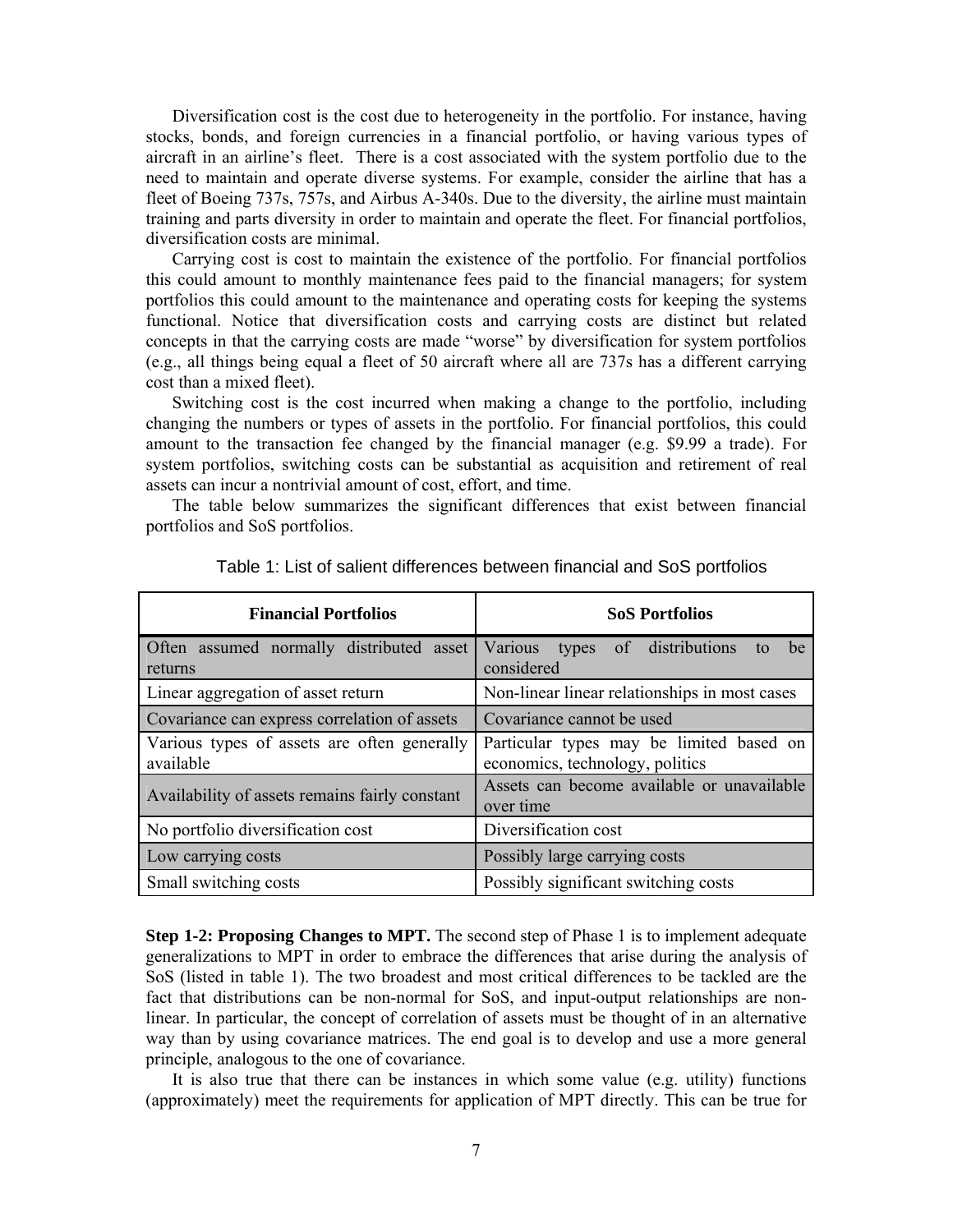subsets of possible designs, for which changing the constituent systems or the numbers of each system (or even interactions) linearly increases or decreases the outcome of the utility function of interest (or approximately does). This is generally true when the outcome utility function is directly proportional to the number, type, or use of constituent systems; in this case, using variance can approximate outcome uncertainty.

**Step 1-3: Combining (Generalized) MPT with EEA**. The third important step in Phase 1 is to combine MPT, or the generalized version of it, with EEA. Epoch-Era Analysis is first used to gather performance and uncertainty information of many different SoS compositions operating through different epochs and eras (dynamic sequence of epochs). In particular, it provides information about the performance of constituent systems within the SoS. This is accomplished through enumeration of possible epochs (exogenous uncertainties), performance models (to evaluate the performance of alternative SoS within particular epochs), and related analyses ("multi-epoch analysis" and "era-level analysis"). Then, MPT makes use of this information to find which SoS compositions that yield maximum utility, given a specified risk level stakeholders are willing to accept, or, equivalently, minimum risk, given a certain utility of interest.

EEA provides an alternative to having only historical data on which to evaluate the performance assets in a portfolio. The two types of analyses within EEA each provide unique insights into the impact of uncertainty and dynamics on the value produced by systems. Multi-Epoch Analysis is an approach for identifying system robust to exogenous uncertainties involving contexts and expectations (Fitzgerald and Ross 2012a). This is accomplished through enumeration of a large set of possible epochs that might be encountered by a system. These epochs encapsulate a particular "point sampling" of uncertain futures. Analysis can be done looking across all of these point futures to identify alternatives that perform well (i.e. deliver high utility at low cost), that is, alternatives that are robust to changes in contexts and expectations (Ross, Rhodes, and Hastings 2009). In application of Multi-Epoch Analysis with MPT, one can consider the broad range of possible epochs as the equivalent of "market" uncertainty facing alternative SoS portfolios. Some portfolios will be impact more or less by these uncertainties and "difficult" and "easy" epochs can be identified. Those epochs in which all portfolios perform poorly are part of the "undiversifiable" risk faced by the SoS.

In contrast to Multi-Epoch Analysis, Era-level Analysis can be performed to identify evolution strategies for systems over time (Fitzgerald and Ross 2012b). This is accomplished through constructing alternative time-sequences of epochs, called eras, and analyzing the performance of systems that execute changes (i.e. "switches") in response to epoch shifts across the era. (Fitzgerald, Ross, and Rhodes 2011). In important consideration that can be accomplished through this type of analysis is the issue of "path-dependency," which is that the sequence of events and decisions experienced by a system matters. Of particular relevance in this application is the accumulation of costs, including diversification, carrying, and switching costs, over time may impact the ability to make decisions later in time. The trade-off of short term versus long term performance is not simply a matter of discounting future cash flows, as is often done in financial analysis, such as "net present value", but rather a more nuanced consideration of possible and achievable value at particular points in time (Ross *et al.* 2010). Since the availability of assets may change over time, "lock-in" through early decisions may preclude the availability of options at later decision points. For example, the airline that purchases new aircraft in 2005 may spend down its capital budget such that new acquisitions are not possible for over ten years, during which period competitors might change the market and therefore demand for alternative types of aircraft. The airline with the earlier purchase may not be able to effectively compete in this new market. Making the same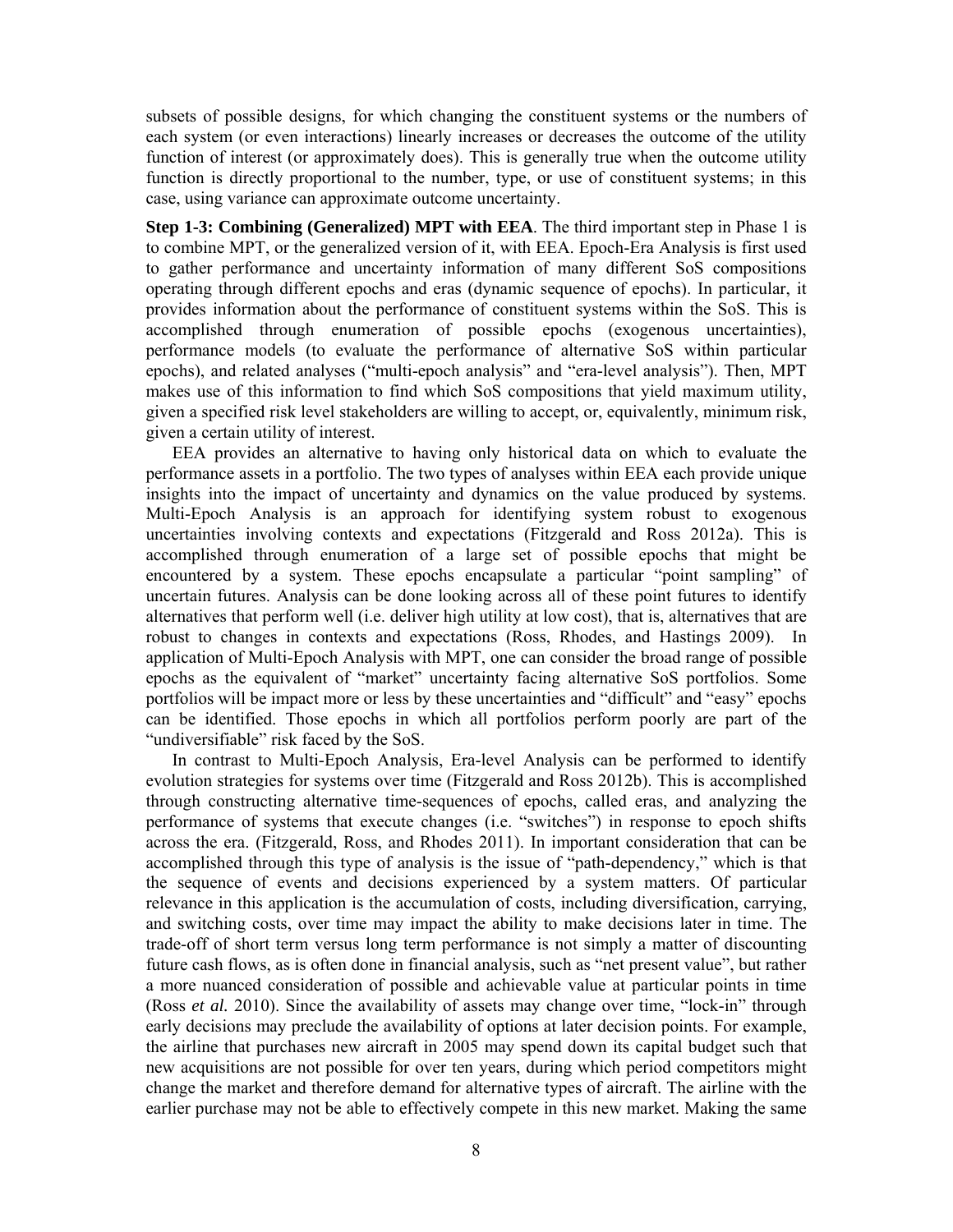purchase in 2000 or 2010 might have changed the picture. Era-level Analysis coupled with MPT will allow for the quantitative consideration of how one could evolve a portfolio over time, as well as the associated costs and benefits of alternative strategies for doing so.

### *Phase 2: Validation Using Case Studies*

Phase 2 is concerned with testing the validity of the developed method (EEA+MPT) by using it for practical purposes. Phase 2 is aimed at exploring the common characteristics of SoS that could be eligible for the use of the method and directly applying the method to specific case studies. As shown in Figure 3 there are two basic steps in Phase 2 and they are described in the following headings.

**Step 2-1: Identifying General Characteristics of Suitable SoS.** The first step in Phase 2 is to delineate general features of SoS that can present themselves as candidates for the use of EEA+MPT. In general, it would be particularly relevant to consider SoS that are composed of a variety of different constituent systems, such that a multitude of compositions is possible. An eligible SoS shall have three basic variations that can be made. The first one is in regard to its *type*: different types of constituent systems that perform the same functions should be available for choice. The second possible variation is of *number*: the number of a particular type of constituent system should be able to vary and to be defined by the systems designer. The third possibility is to vary *interconnectedness* among systems: different types of connections among constituent systems should be possible. For example, alternative command and control architectures, such as distributed or central authorities. Variations in any of these three features of the portfolio should result in different SoS performance.

**Step 2-2: Validating the Method Using Specific Case Studies.** The second step of Phase 2 is to select SoS case studies that adheres to the characteristics listed in the first step, and explore the usefulness of the method developed by applying it to selected SoS. An important consideration is that before applying EEA+MPT, one must develop a simulation that can evaluate the performance (or at least benefit and cost) of the SoS in dynamic contexts to a desired level of fidelity. This need to simulate the performance of the SoS is one of the additional burdens of applying MPT to a SoS, rather than a set of financial assets with existing historical performance data.

An example candidate SoS that could be considered for analysis is a maritime security SoS. Although the tractability of this SoS as a case study is be investigated, this SoS is reasonable as an example for illustrative purposes. The purpose of this maritime security SoS is to monitor events happening over an area of interest, and keep the area safe form enemy attacks. The decision problem for the system architect is in regard to what (and how many) constituents systems to include in order to form a SoS that delivers a desired value, given fixed budget and a certain tolerable uncertainty. After the simulation is ready for use, EEA+MPT can be applied. EEA (more specifically multi-epoch analysis) would make it possible to analyze the performance of the SoS across different contexts and with regard to different desired capabilities (e.g. quantified in utility functions). Possible contexts include variations in the presence of weather, hostile pirates and smugglers, traffic level of passing ships, and availability of constituent systems and international partners. Possible functions of interest that provide value could include: detection, reconnaissance, coverage, effective communication, and attacking capabilities. For a selected desired value function, varying the types and proportions of constituent systems would yield different outcome distributions across alternative contexts. Information about these distributions and the role played by different constituent systems would then be used by generalized MPT in order to gain insights about what systems to include in the SoS.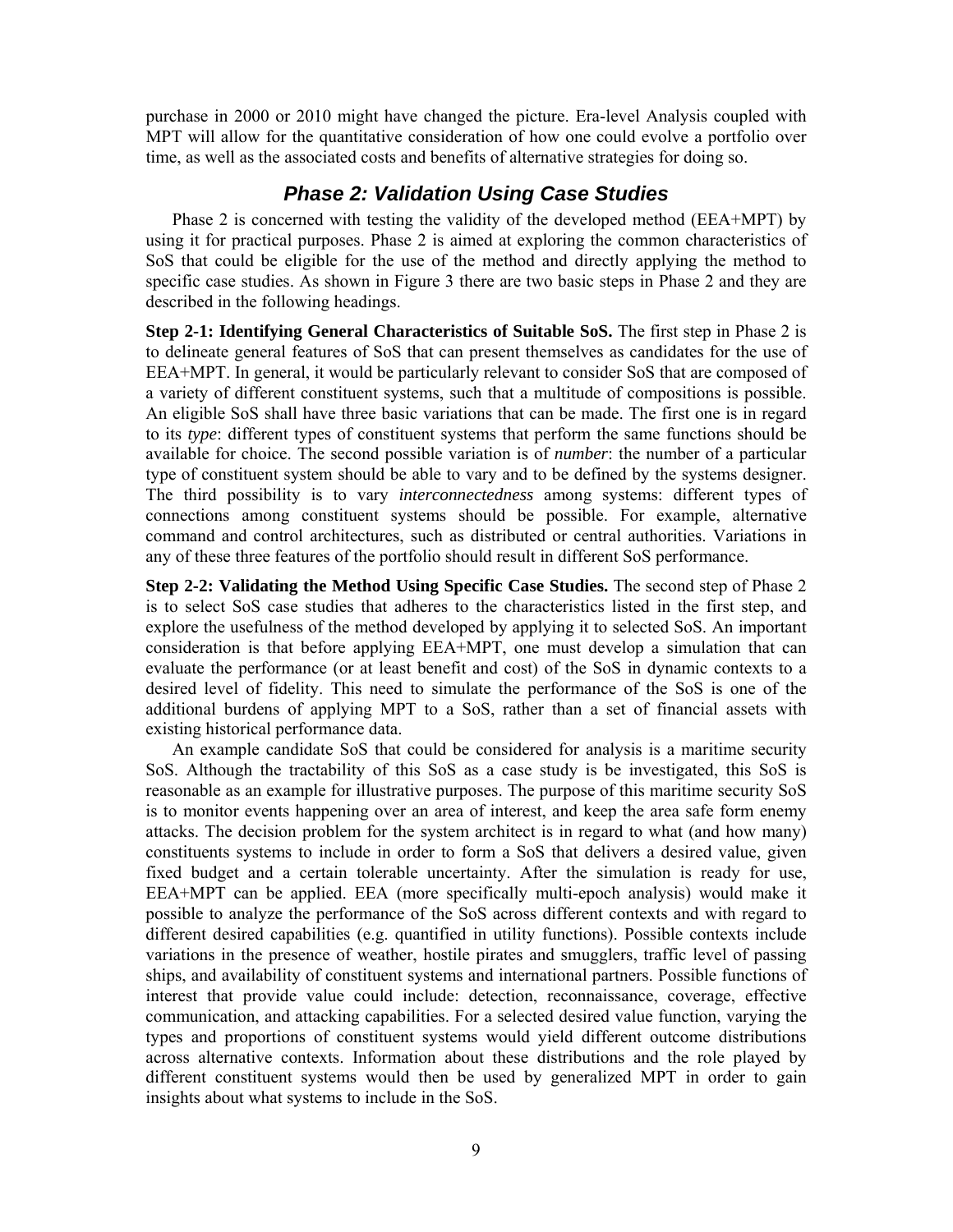As an example, if decision makers were interested in coverage for detection, the types and quantity of constituent systems can vary widely: it could be possible to use satellites, or radar towers, or low altitude UAVs (how many?), or high altitude UAVs (how many?). Obviously, the use of different constituent systems will lead to different performance, uncertainties and costs. This information can be used by generalized MPT at this point in order to make decisions on what systems to include. Eventually, after having applied the method for different utility functions, decision makers can identify what (and how many) constituent systems always stand out as contributors for the attainment of good results for any given utility measure.

#### **Discussion**

This paper introduced an approach for enabling decision makers to identify portfolios of constituent systems that are robust to uncertainties associated with SoS operating in uncertain and dynamic environments. A method was proposed that uses Modern Portfolio Theory in order to mitigate uncertainty, and Epoch-Era Analysis in order to analyze the impact of dynamic contexts on the SoS. This approach is comprised of two fundamental phases. The purpose of Phase 1 is to generalize MPT so to make it compatible for the analysis of SoS, and to combine it with EEA in order to form a method for identifying SoS that are more robust to uncertainties and dynamic environments. Phase 2 is concerned with testing the validity of the developed method by using it for practical purposes. First, common features of SoS eligible for the use of the method are delineated; then, the method is applied to specific case studies.

The underlying analogy between financial and SoS portfolios is also investigated in the paper. As an outcome, preliminary observations are made regarding violated assumptions in MPT when applied to SoS portfolios. Generalizing the concepts behind MPT to the analysis of SoS is a critical step to the success of the approach.

In general, the end goal of the proposed method is to facilitate the asset selection activity for SoS architects. It is important to recognize that the method is concerned with immediate (short-term) selection among available asset. Future considerations can take into account alternative types of investments. For example, medium-term investments would investigate the possibility of investing in asset development and modification; long-term investments would consider investing in technology development.

Furthermore, it is important to highlight the fact that the type of analysis carried out by the proposed approach would become notably useful when the composition of SoS is subject to fixed budgets. This is because one of the basic concepts behind MPT is can be used for minimizing the risks associated with a portfolio, given cost constraints. EEA can readily accommodate cost-constrained analysis and can be used to identify strategies for short term or long term value through evolving investment decisions.

While still in its exploratory phase, the proposed method development holds promise in leveraging a well-vetted approach for managing uncertainty from finance with a novel approach for managing the impact of dynamic contexts from engineering analysis. The synergy between MPT and EEA could potentially reveal new metrics, techniques, and principles for the development of robust and valuably changeable portfolios of systems for SoS composition in the face of uncertain and dynamic futures. In an interconnected and rapidly changing world, such a method might give leverage to help designers better compose their SoS and increase the likelihood of being able to sustain value in both the short and long run.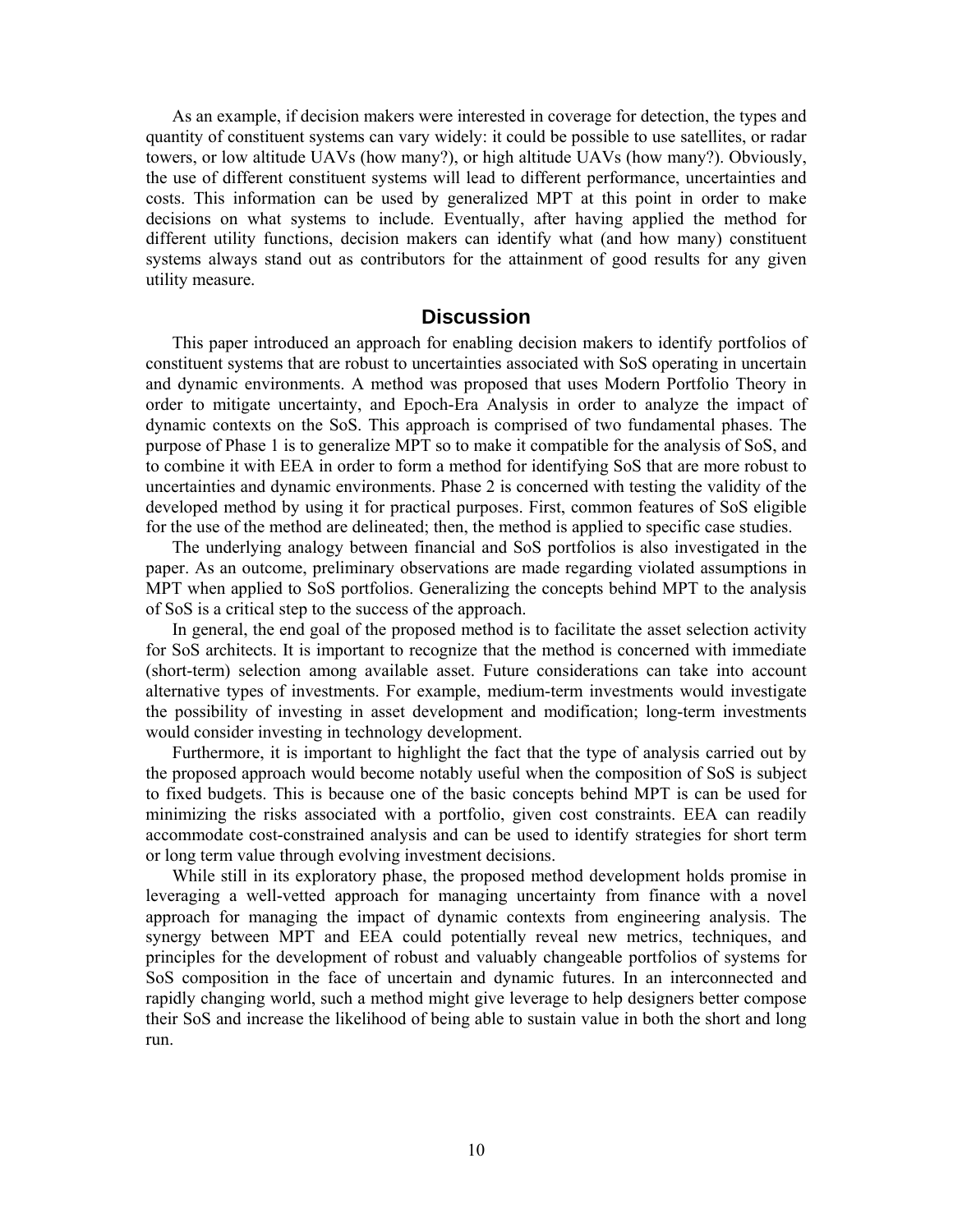#### **References**

- Chattopadhyay, D., Ross, A.M., and D.H. Rhodes. 2009. "Combining Attributes for Systems of Systems in Multi-Attribute Tradespace Exploration." Paper presented at the 7th Conference on Systems Engineering Research, Loughborough University, UK, 20-22 April.
- Fitzgerald, M.E., Ross, A.M., and D.H. Rhodes. 2011. "A Method Using Epoch-Era Analysis to Identify Valuable Changeability in System Design." Paper presented at the 9th Conference on Systems Engineering Research, Los Angeles, CA, 15-16 April.
- Fitzgerald, M. and A.M. Ross. 2012a. "Mitigating Contextual Uncertainties with Valuable Changeability Analysis in the Multi-Epoch Domain." Paper to be presented at the  $6<sup>th</sup>$ IEEE Systems Conference, Vancouver, Canada, 19-23 March.
- Fitzgerald, M. and A.M. Ross, 2012b. "Sustaining Lifecycle Value: Valuable Changeability with Era Simulation." Paper to be presented at the  $6<sup>th</sup>$  IEEE Systems Conference, Vancouver, Canada, 19-23 March.
- Markowitz, H.M. 1952. "Portfolio Selection." *The Journal of Finance*. 7(1): 77-91.
- McManus, H. and D.E. Hastings. 2006. "A Framework for Understanding Uncertainty and Its Mitigation and Exploitation in Complex Systems." *IEEE Engineering Management Review*. 34(3): 81-94.
- Rader, A.A., Ross, A.M., and D.H. Rhodes. 2010. "A Methodological Comparison of Monte Carlo Methods and Epoch-Era Analysis for System Assessment in Uncertain Environments." Paper presented at the 4th Annual IEEE Systems Conference, San Diego, CA, 5-8 April.
- Roberts, C.J., Richards, M.G., Ross, A.M., Rhodes, D.H., and D.E. Hastings. 2009. "Scenario Planning in Dynamic Multi-Attribute Tradespace Exploration." Paper presented at the 3rd Annual IEEE Systems Conference, Vancouver, Canada, 23-26 March.
- Ross, A.M., and D.H. Rhodes. 2008. "Using Natural Value-centric Time Scales for Conceptualizing System Timelines through Epoch-Era Analysis," Paper presented at the INCOSE International Symposium 2008, Utrecht, the Netherlands, 15-19 June.
- Ross, A.M., McManus, H.L., Long, A., Richards, M.G., Rhodes, D.H., and D.E. Hastings. 2008. "Responsive Systems Comparison Method: Case Study in Assessing Future Designs in the Presence of Change." Paper presented at AIAA Space 2008, San Diego, CA, 9-11 September.
- Ross, A.M., Rhodes, D.H., and D.E. Hastings. 2009. "Using Pareto Trace to Determine System Passive Value Robustness" Paper presented at the 3rd Annual IEEE Systems Conference, Vancouver, Canada, 23-26 March.
- Ross, A.M., McManus, H.L., Rhodes, D.H., Hastings, D.E., and A.M. Long. 2009. "Responsive Systems Comparison Method: Dynamic Insights into Designing a Satellite Radar System." Paper presented at AIAA Space 2009, Pasadena, CA, 14-17 September.
- Ross, A.M., O'Neill, M.G., Hastings, D.E., and D.H. Rhodes. 2010. "Aligning Perspectives and Methods for Value-Driven Design." Paper presented at AIAA Space 2010, Anaheim, CA, 30 August – 2 September.
- Swisher, P. and G.W. Kasten. 2005. "Post-Modern Portfolio Theory." *Journal of Financial Planning*, 26 (9): 1-11.
- Walton, M.A. 2002. "Managing Uncertainty in Space Systems Conceptual Design Using Portfolio Theory." PhD diss., MIT (Cambridge, MA, US).